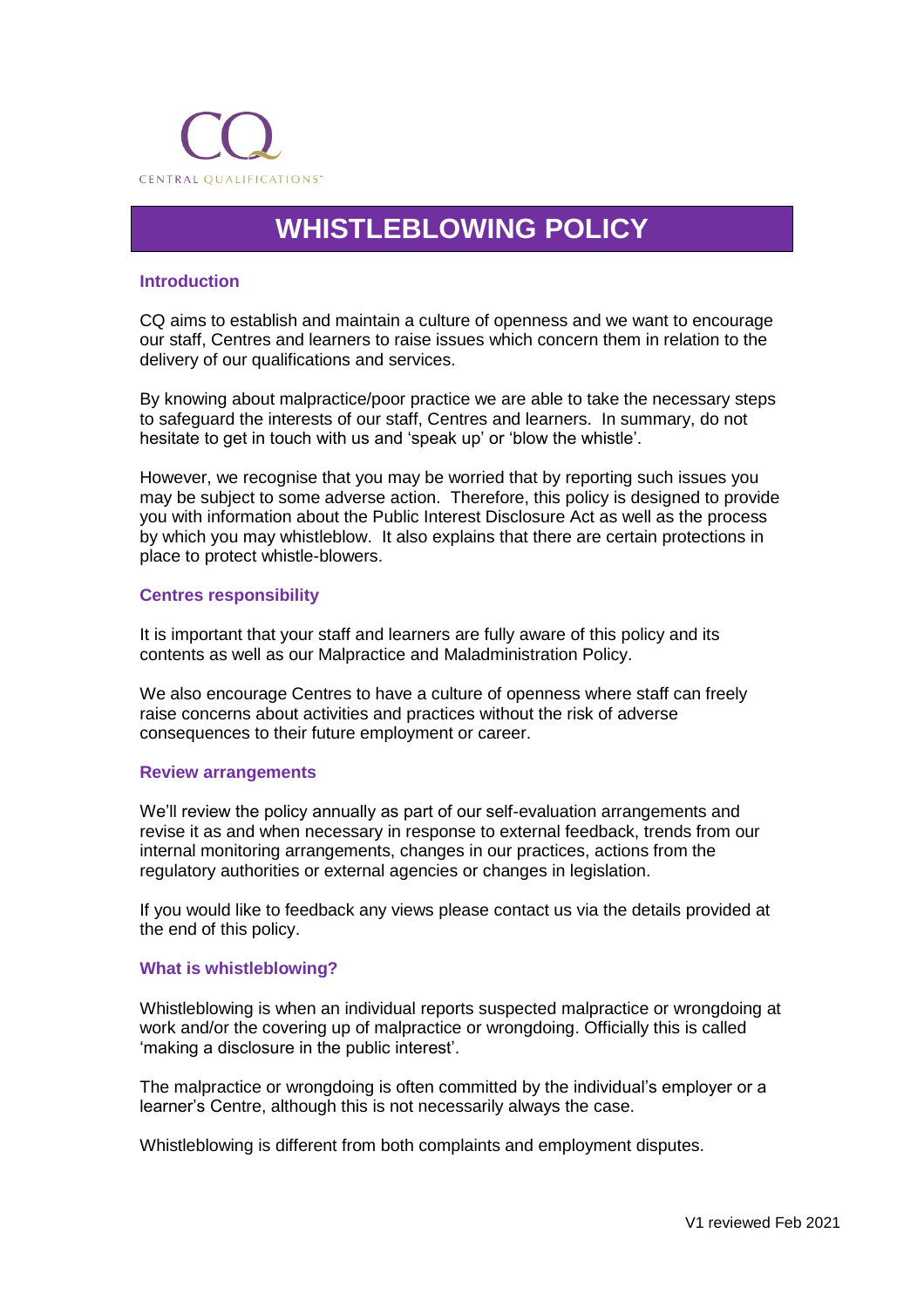- Complaints tend to be an expression of personal dissatisfaction (eg with a product or service being received and/or encountered) and should be taken forward with the arrangements outlined in our Complaints Policy.
- Employment disputes tend to be where a worker has a dispute about his or her own employment position or contract. If you are experiencing such a dispute you should take this up with your employer or another responsible body. We cannot investigate or take any action over such instances.

Individuals can raise a concern with us under the arrangements outlined in this policy if they have a reasonable belief that malpractice and/or a wrongdoing is occurring or is likely to occur relating to one or more of the following categories (as set out in the Public Interest Disclosure Act 1998 - PIDA):

- a criminal act (eg the unauthorised use of public funds or possible fraud and corruption)
- a failure to comply with a legal obligation the individual/organisation may be subject to
- a miscarriage of justice<br>• endangering an individu
- endangering an individual's health and safety
- damage to the environment
- deliberate concealment of information about any of the above.

In addition, an individual raising an allegation under these whistleblowing arrangements should have a reasonable belief that the disclosure is in the public interest.

PIDA also gives protection to whistleblowers for disclosures to a number of different people such as to employers, to legal advisers, to Ministers of the Crown and to a number of prescribed regulators (for certain purposes). Ofqual – whom we are regulated by - are a prescribed regulator for:

- matters relating to the development, delivery and award of regulated qualifications
- matters relating to National Curriculum assessment arrangements
- matters relating to Early Years Foundation Stage assessment arrangements
- other matters likely to be of relevance or interest to their role as the regulator of qualifications, examinations and assessments in England and of vocational qualifications in Northern Ireland.

As such Ofqual has a public whistleblowing policy and in this they state that if an individual works for a Centre, which is delivering regulated qualifications, and they wish to make a whistleblowing disclosure to someone outside of their organisation, they should normally consider making the disclosure to the relevant awarding organisation that has approved their Centre to deliver the qualification(s) in question  $(e.g. us - CQ)$ .

You may also decide to contact the relevant regulator, but they will normally ask the relevant awarding organisation to investigate and report on the subject of the disclosure.

We hope this clarification and policy gives you the reassurance you need to raise your concern with us. However, we recognise that you may still wish to report a concern to the appropriate regulator. In which case their contract details are provided below: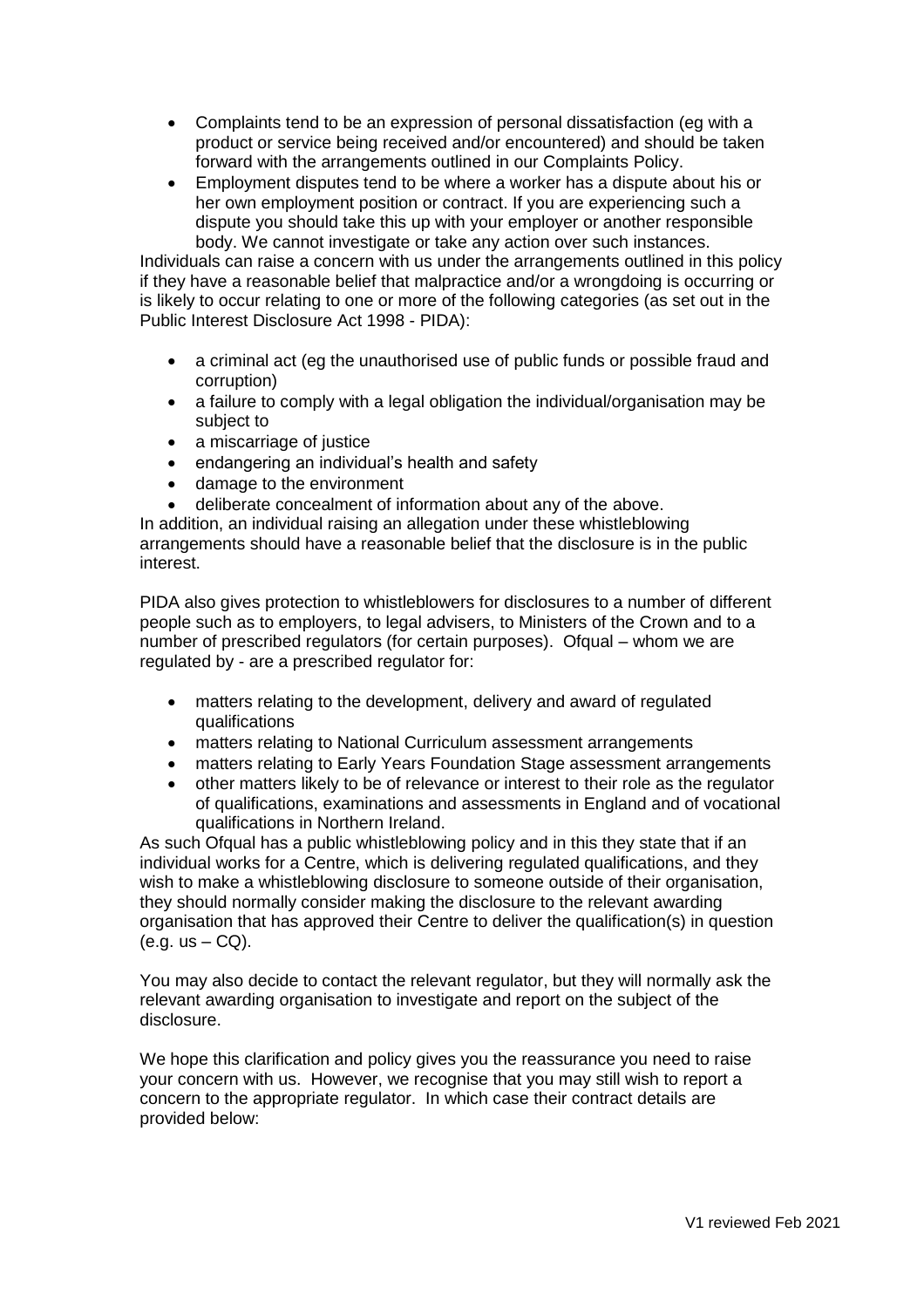- Ofqual the regulator in England and Northern Ireland [https://www.gov.uk/government/organisations/ofqual/about/complaints](https://www.gov.uk/government/organisations/ofqual/about/complaints-procedure)[procedure](https://www.gov.uk/government/organisations/ofqual/about/complaints-procedure)
- Welsh Government responsible for the regulation of qualifications in Wales <https://gov.wales/post-16-education-and-skills>
- SQA the regulator in Scotland<https://www.sqa.org.uk/sqa/39083.html>

Examples of whistleblowing disclosures that could be made to us include:

- A member of staff at a Centre making a disclosure about actual or possible malpractice at the Centre and/or failure to comply with the terms of the Centre's recognition agreement with us (see our Malpractice and Maladministration Policy for examples);
- Making a disclosure about possible malpractice being carried out by a member of CQ
- a learner or parent/guardian making a disclosure about possible malpractice at one of our Centres

In case of doubt on how best to proceed you can speak in confidence to our Quality Assurance Manager here at CQ (contact details are provided at the end of this policy) or Public Concern at Work (see next section).

## **Seeking independent advice**

This document sets out our whistle-blowing arrangements which are aligned with the Public Interest Disclosure Act 1998 (PIDA).

This legislation protects workers who make a protected disclosure of information, concerning certain types of matters relating to their employment, from being dismissed or penalised by their employers as a result of the disclosure.

The Act also has the effect of making confidentiality clauses unenforceable where a protected disclosure is made.

You are recommended to take advice before making a whistleblowing allegation to ascertain your rights under the Act. For example, if you want independent advice at any stage about your rights and protection we recommend that you contact Public Concern at Work [\(www.pcaw.co.uk\)](http://www.pcaw.co.uk/) which is a registered charity and is the independent authority on public interest whistleblowing.

# **How to whistleblow**

To raise an allegation under these whistleblowing arrangements please contact our Quality Assurance Manager (contact details are at the end of this policy).

Upon making an allegation it is helpful to provide as much information and supporting evidence as possible to help inform the nature of any investigation we will carry out.

Although it is important to note that it is not essential to have clear evidence before making an allegation under this policy - we just ask that you explain as fully as you can the nature of the allegation or circumstances that gave rise to your concern.

## **Protecting your identity**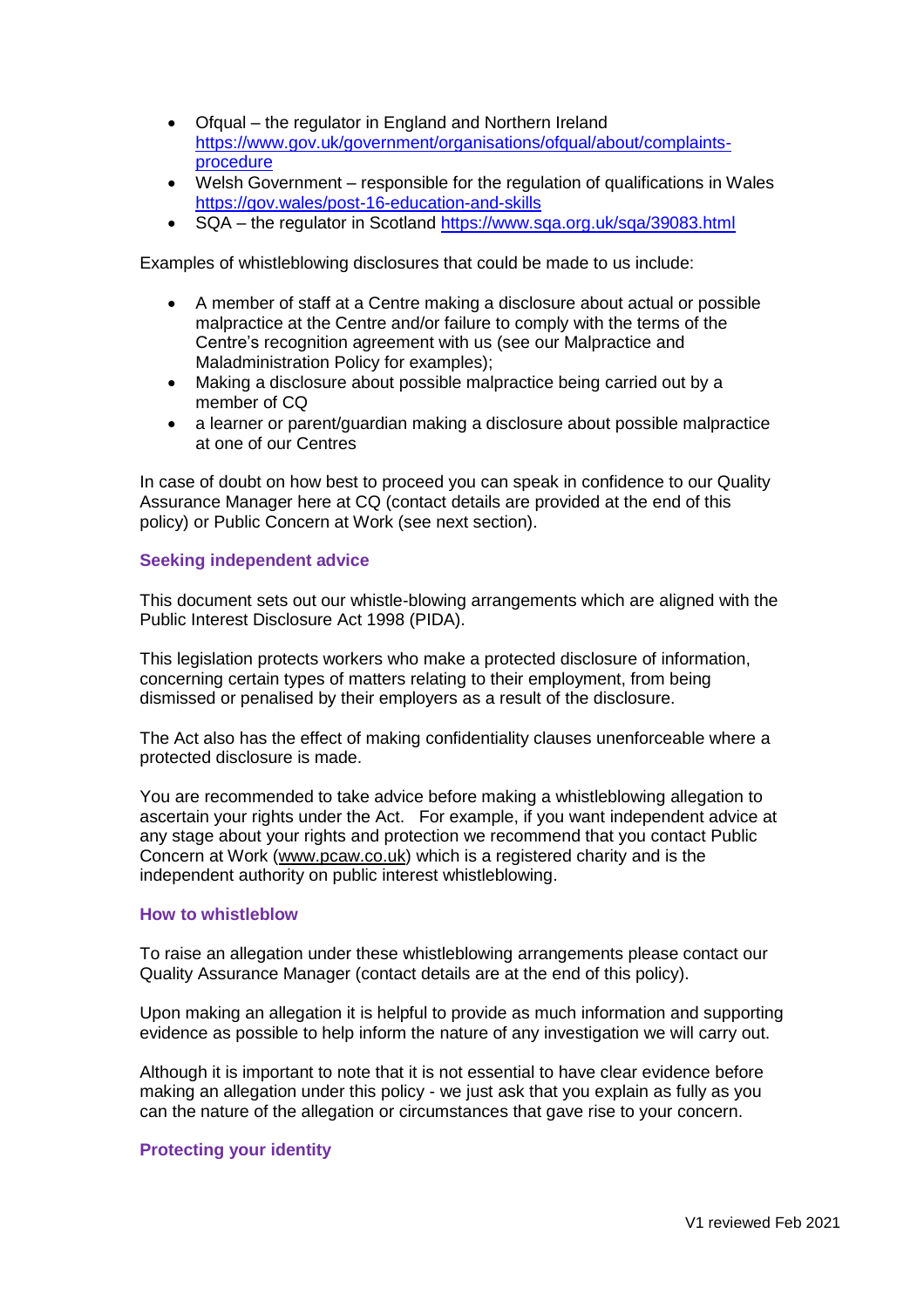Sometimes a person making an allegation may wish to remain anonymous, although it is always preferable to reveal your identity and provide us with your contact details. However, if you are concerned about possible adverse consequences that may occur should your identify be revealed to another party then please inform us that you do not wish for us to divulge your identity and we will work to ensure your details are not disclosed.

We will always aim to keep a whistleblower's identify confidential where asked to do so although we cannot guarantee this and we may need to disclose your identity to:

- the police, fraud prevention agencies or other law enforcement agencies (to investigate or prevent crime, including fraud)
- the courts (in connection with court proceedings) another person to whom we are required by law to disclose your identity.
- other third parties where we consider it necessary to do so (e.g. the regulators Ofqual or RCVS).

The investigator(s) assigned to explore the allegation will not reveal your identity unless the whistleblower agrees or it is absolutely necessary for the purposes of the investigation (as noted above). The investigator will advise you if it becomes necessary to reveal your identity against your wishes.

A whistleblower should also recognise that he or she may be identifiable by others due to the nature or circumstances of the disclosure (e.g. the party which the allegation is made against may manage to identify possible sources of disclosure without such details being disclosed to them).

# **What we will do upon receiving a whistleblowing allegation**

Once a concern has been raised we have a duty to pursue the matter. It will not be possible to prevent the matter being investigated by the whistleblower subsequently withdrawing their concern as we are obliged by the regulators to follow-up and investigate allegations of malpractice or maladministration.

Depending upon the nature of the allegation we will appoint someone to investigate the allegation who has the appropriate level of competence and who has not had any previous involvement or personal interest in the matter.

The person(s) appointed to investigate the matter - the investigator(s) - may contact/meet with the person who raised the concern (the whistleblower) as soon as possible to ascertain the details of their concern. If the whistleblower does not wish to make a written statement the investigator(s) will write a brief summary of the concern(s) that have been raised and the whistleblower will be expected to confirm this as correct. A work colleague, trade union representative or another individual (eg friend/independent witness) can accompany the whistleblower at this and any subsequent meeting.

The investigator will then conduct an investigation to establish the facts in accordance with the arrangements in our Malpractice/Maladministration Policy.

In all cases, we will keep the whistleblower updated as to how we have progressed the allegation (e.g. we have undertaken an investigation) and the whistleblower will have the opportunity to raise any concerns about the way the investigation is being conducted with the investigator(s). However, we won't disclose all details of the investigation activities and it may not be appropriate for us to disclose full details of